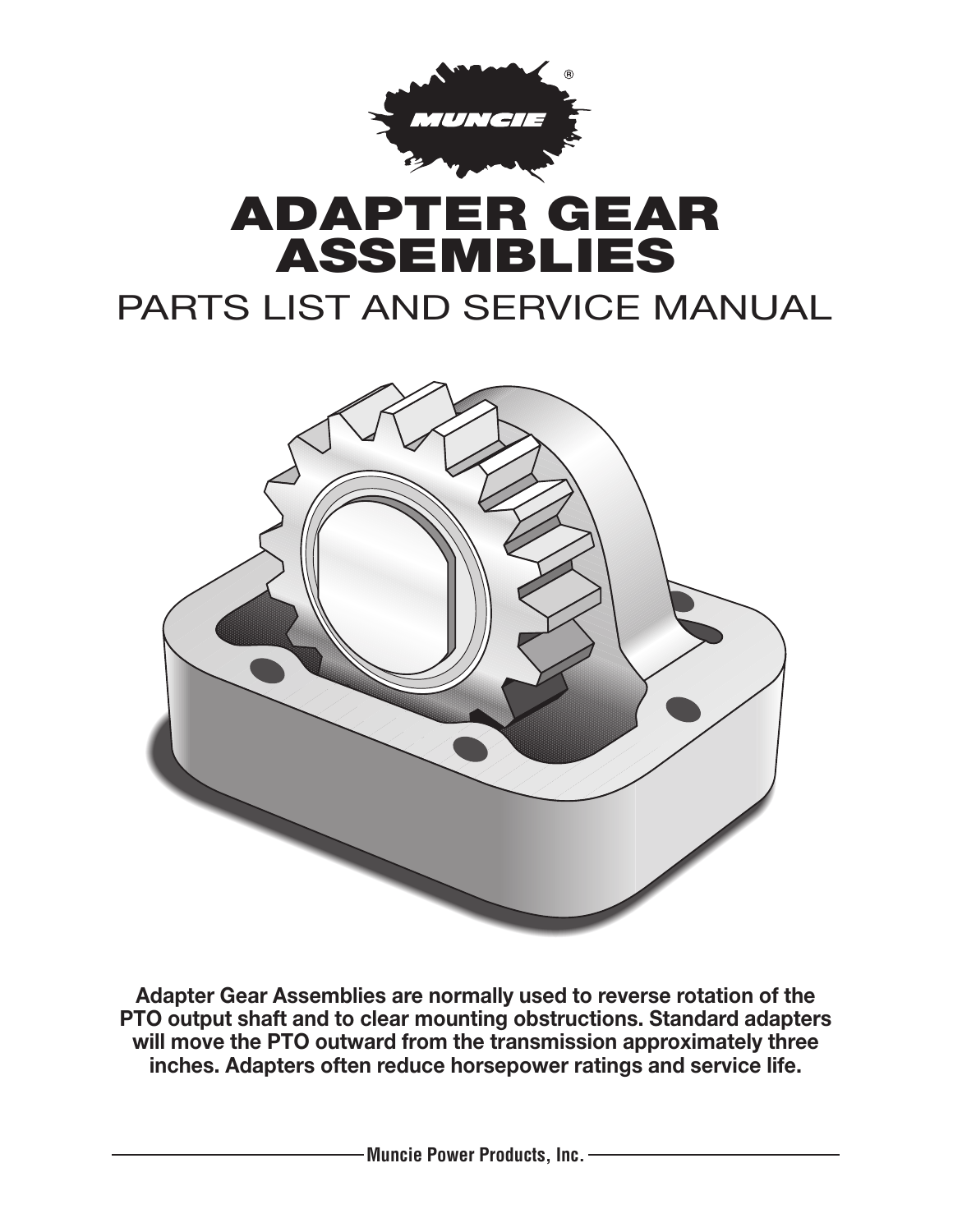### **MOUNTING KIT AND GASKET PACK LIST**

|                | MOUNTING KIT    |                        |
|----------------|-----------------|------------------------|
|                | Qty Item        | Description            |
|                | <b>20MKM100</b> |                        |
|                | 4 19T35333      | <b>Metric Capscrew</b> |
|                | 2 19T37014      | <b>Metric Capscrew</b> |
|                | 6 21T35200      | Seal Washer            |
|                | 20MKM106        |                        |
|                | 2 19T35453      | <b>Metric Capscrew</b> |
|                | 4 20M39045      | 40mm Stud              |
|                | 2 21T35200      | Seal Washer            |
|                | 4 22T39282      | Spiralock Nut          |
|                | <b>20MKM111</b> |                        |
| $\overline{4}$ | 19T35914        | <b>Metric Capscrew</b> |
| $^{2}$         | 19T35915        | <b>Metric Capscrew</b> |
|                | <b>20MKM113</b> |                        |
|                | 5 20M39040      | <b>Metric Stud</b>     |
|                | 1 19T35778      | <b>Metric Capscrew</b> |
|                | 5 22T39282      | <b>Spiralock Nut</b>   |
|                | 20MKM200        |                        |
| 8              | 19M1035M        | <b>Metric Capscrew</b> |
| 8              | 21ML10MM        | Lockwasher             |
|                | 20MK0102        |                        |
| 5              | 19M10002        | <b>Hex Capscrew</b>    |

1 19M38100 Socket Capscrew

| 1. | 19M38100   | <b>Socket Capscrew</b> |
|----|------------|------------------------|
| 5  | 20M38150   | Stud                   |
|    | 20MK6600   |                        |
| 6  | 19M10002   | Hex Capscrew           |
|    | 20MK6605   |                        |
| 6. | 20M38200   | Stud                   |
|    | 6 22T39282 | Spiralock Nut          |
|    | 20MK6613   |                        |
| 6. | 20M38300   | Stud                   |
| 6. | 22T39282   | Spiralock Nut          |
|    | 20MK6615   |                        |
| 6. | 20M38325   | Stud                   |
| 6. | 22T39282   | Spiralock Nut          |
|    | 20MK6616   |                        |
| 6. | 20M38338   | Stud                   |
| 6  | 22T39282   | Spiralock Nut          |
|    | 20MK6617   |                        |
| 6. | 20M38350   | Stud                   |
| 6  | 22T39282   | Spiralock Nut          |

**MOUNTING KIT**<br>Qtv Item Description

Qty Item **20MK0108**

#### Qty Item Description **20MK8808** 7 19M44138 Capscrew 1 20M44200 Stud 8 21ML4375 Lockwasher 1 22MX4420 Hex Nut

#### **20TK4074** 6 20T37990 1.50" Stud

| 6  | 22T39282 | Spiralock Nut            |
|----|----------|--------------------------|
| 1. | IN99-06  | <b>Instruction Sheet</b> |
|    | 20TK4468 |                          |
| 4  | 21T38722 | Washer                   |
| 4  | 19T38753 | <b>Metric Capscrew</b>   |
|    | 10700110 |                          |

1 49T38112 Loctite 1 I2547 Instruction Card

#### **20TK4617**

6 19T35778 Metric Capscrew 1 MC9906 Instruction Card 1 13T38145 Anaerobic Sealant

#### **20TK4714**

6 19T39991 Metric Capscrew 1 MC9905 Instruction Card 1 49T38112 Loctite

| 2<br>1.       | 13T35198<br>13T35199 | .010 Gasket<br>.020 Gasket |
|---------------|----------------------|----------------------------|
|               | 52MK1007             |                            |
|               | 1 13M35091           | .010 Gasket                |
|               | 1 13M35092           | .020 Gasket                |
| $\mathcal{P}$ | 13T35169             | .010 Gasket                |
|               | 1 13T35170           | .020 Gasket                |
|               |                      |                            |

GASKET PACK

2 13M35091 .010 Gasket 2 13M35092 .020 Gasket

1 13M35151 .010 Gasket 2 13M15152 .020 Gasket

**52MK1000**

**52MK1004**

**52MK1006**

Description

#### **52MK1008**

2 13M10010 .010 Gasket 2 13M10020 .020 Gasket

#### **52TK4464**

3 13M35091 .010 Gasket 6 13M35092 .020 Gasket

#### **52TK4710**

|    | 2 13M35091 | .010 Gasket  |
|----|------------|--------------|
| 2  | 13M35092   | .020 Gasket  |
| 1. | 13T39945   | Gasket-Eaton |
|    |            | 4305309      |

### **ADAPTER TYPES**

# **FIGURE 1 SOLID BODY-SINGLE GEAR FIGURE 2 FLANGED BODY-SINGLE GEAR** B **FIGURE 3 VERTICAL OFFSET FIGURE 4 ANGULAR OFFSET** X Y

#### 2 MUNCIE POWER PRODUCTS, INC.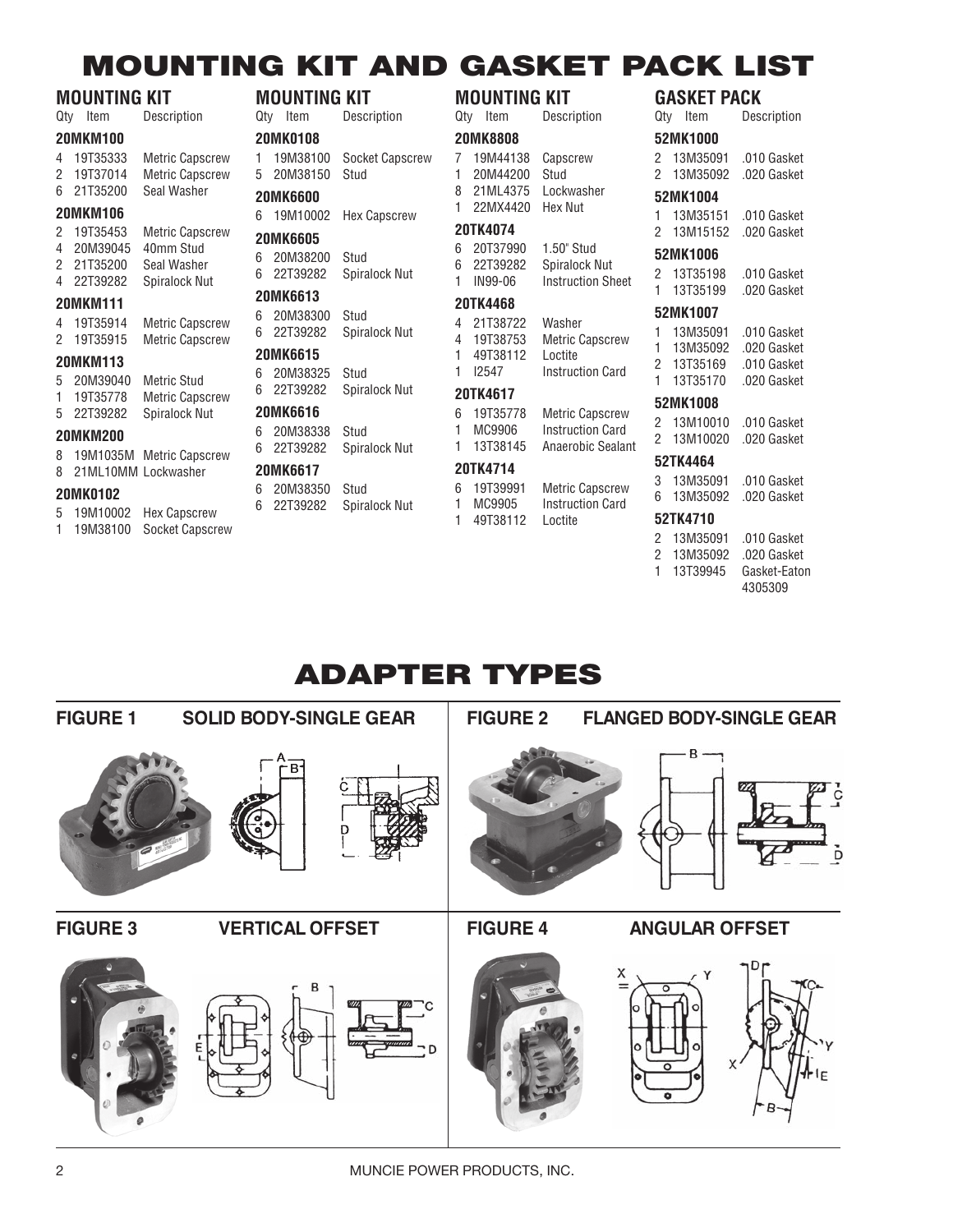### **DIMENSIONAL DATA**

| <b>MODEL NO.</b> | FIG.           | <b>FOOTNOTE</b> | <b>GEAR DATA</b> |            | <b>DIMENSIONS</b> |             |             |              |               |
|------------------|----------------|-----------------|------------------|------------|-------------------|-------------|-------------|--------------|---------------|
|                  |                |                 | APPL.            |            | <b>TEETH</b>      | A           | B           | $\mathbf C$  | D             |
| 40TU6800         | $\mathbf{1}$   |                 | <b>U68</b>       |            | 22                | 2.917(74.1) | 1.651(41.9) | 1.084(27.5)  | 3.099(78.7)   |
| 40TU5700         | $\mathbf{1}$   | $\mathbf{1}$    | U57              |            | 19                | 2.917(74.1) | 1.651(41.9) | 1.017(25.8)  | 3.166(80.4)   |
| 40TM6500         | $\mathbf{1}$   | $\mathbf{1}$    | M65              |            | 24                | 2.917(74.1) | 1.651(41.9) | 1.065(27.1)  | 3.118(79.2)   |
| 40TA0346         | $\mathbf{1}$   | 5               | U <sub>57</sub>  |            | 22                | 3.255(82.7) | 1.106(28.1) | 1.055(26.8)  | 4.349 (110.5) |
| 40TA0403         | 1              | 5               | U68              |            | 24                | 3.085(78.4) | 0.936(23.8) | 1.085(27.6)  | 4.149 (105.4) |
| 40TA0541         | $\overline{c}$ | 3, 5            | U68              |            | 20                |             | 3.315(84.2) | 1.085(27.6)  | 1.105(28.1)   |
| 40TF8500         | $\mathbf{1}$   |                 | F85              |            | 39                | 3.383(85.9) | 0.617(15.7) | 1.102(28.0)  | 5.046 (128.2) |
| <b>MODEL NO.</b> | FIG.           | <b>FOOTNOTE</b> | LOCA.            | APPL.      | <b>TEETH</b>      | B           | $\mathbf C$ | D            | E             |
| 40TA0810         | 3              | 2, 3, 4, 5      |                  | U68        | 20                | 2.825(71.8) | .642(16.3)  | 1.148(29.2)  | 1.750(44.5)   |
|                  |                |                 | Χ                | N81        | 22                |             |             |              |               |
| 40TA0435         | 4              | 3, 4, 5         | Υ                | U68        | 20                | 2.307(58.6) | .682(17.3)  | 1.108(28.1)  | $10^{\circ}$  |
|                  |                |                 | Χ                | G73        | 22                |             |             |              | $10^{\circ}$  |
| 40TG7368-1       | 4              | 3, 4, 5         | Υ                | U68        | 20                | 2.307(58.6) | .682(17.3)  | 1.122(28.5)  |               |
|                  |                |                 | Χ                | <b>U68</b> | 20                |             |             |              | $10^{\circ}$  |
| 40TG7368-2       | 4              | 3, 4, 5         | Υ                | G73        | 22                | 2.307(58.6) | .682(17.3)  | 1.122(28.5)  |               |
| 40TI8410-1&2     | 4              | 3, 4, 6         | X or Y           | 184        | 28                | 2.307(58.6) | .653(16.6)  | 1.136 (28.9) | $10^{\circ}$  |
|                  |                |                 | Χ                | M65        | 22                |             |             |              | $10^{\circ}$  |
| 40TM6568-1       | 4              | 2, 3, 4, 5      | Υ                | U68        | 20                | 2.307(58.6) | .682(17.3)  | 1.180(30.0)  |               |
|                  |                |                 | Χ                | U68        | 20                |             |             |              | $10^{\circ}$  |
| 40TM6568-2       | 4              | 2, 3, 4, 5      | Υ                | M65        | 22                | 2.307(58.6) | .682(17.3)  | 1.180(30.0)  |               |
| 40TN7910-1&2     | 4              | 3, 4, 6         |                  | N79        | 23                | 2.307(58.6) | .634(16.1)  | 1.155(29.3)  | $10^{\circ}$  |
| 40TU6810-1&2     | 4              | 2, 3, 4, 5, 6   | X or Y           | U68        | 20                | 2.307(58.6) | .682(17.3)  | 1.147(29.1)  | $10^{\circ}$  |
| 40TZ9210-1&2     | 4              | 3, 4, 5, 6      | X or Y           | Z92        | 22                | 2.307(58.6) | .835(21.2)  | .954(24.2)   | $10^{\circ}$  |
| 40TZ9968-1       | 4              | 3, 4, 5         | Χ                | Z99        | 31                | 2.307(58.6) | .682(17.3)  | 1.253(31.8)  | $10^{\circ}$  |
|                  |                |                 | Y                | <b>U68</b> | 20                |             |             |              |               |
|                  |                |                 | X                | <b>U68</b> | 20                |             |             |              |               |
| 40TZ9968-2       | 4              | 3, 4, 5         | Y                | Z99        | 31                | 2.307(58.6) | .682(17.3)  | 1.253(31.8)  | $10^{\circ}$  |
| 40TZ1068-1       | 4              |                 | X                | Z10        | 31                | 2.307(58.6) | .682(17.3)  | 1.175(29.8)  | $10^{\circ}$  |
|                  |                | 3, 4, 5         | Y                | <b>U68</b> | 20                |             |             |              |               |
|                  |                |                 | X                | <b>U68</b> | 20                |             |             |              |               |
| 40TZ1068-2       | 4              | 3, 4, 5         | Y                | Z10        | 31                | 2.307(58.6) | .682(17.3)  | 1.175(29.8)  | $10^{\circ}$  |
| 40TF8430-1&2     | 4              | 3, 4, 6         | X or Y           | F84        | 27                | 2.929(74.4) | 1.007(25.6) | 1.081(27.5)  | $30^{\circ}$  |
| 40TA6830-1&2     | 4              | 3, 4, 6         | X or Y           | A68        | 27                | 2.842(72.2) | 0.875(22.2) | 1.125(28.6)  | $30^{\circ}$  |

1 Shipped with 23M60062S to be used on PTO side of adapter.

2 Requires 23M60032S sold separately.

4 The "C" dimension does not reflect the idler shaft offset. This adapter is designed for a standard mount PTO.

3 Includes stud kit to mount adapter.

5 Derate PTO application by 30% when using this adapter. 6 Adapter is single gear design.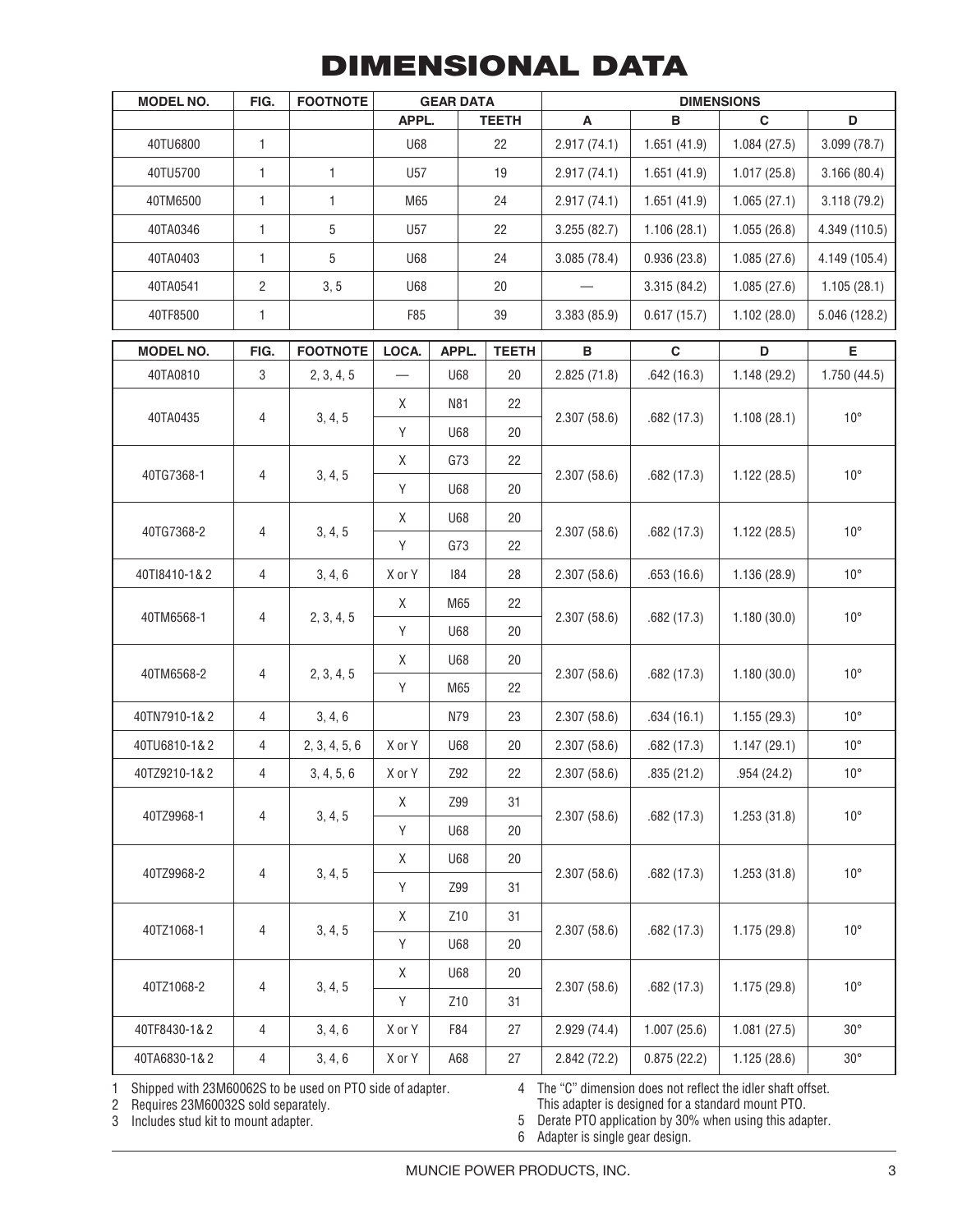### **ADAPTER TYPES**

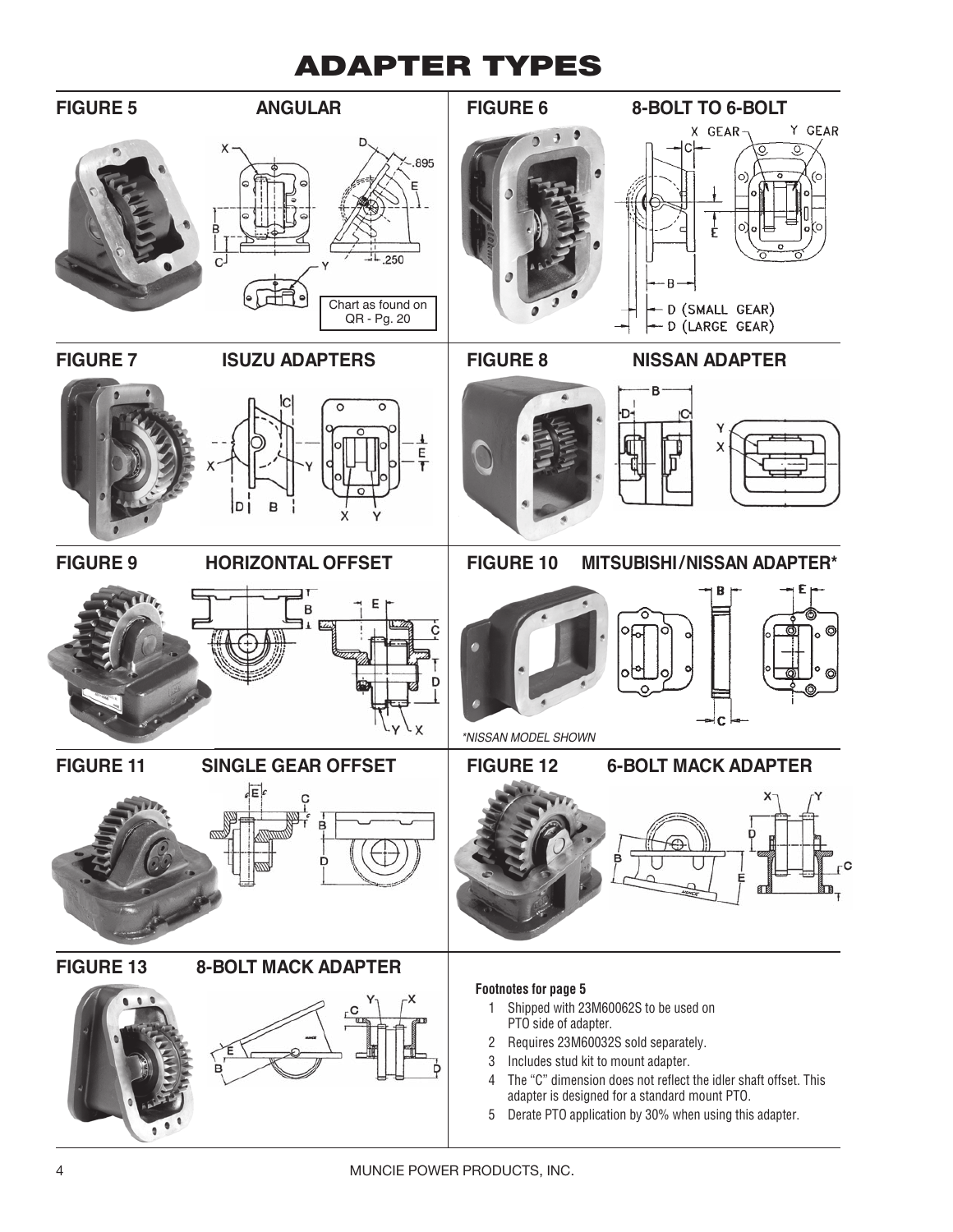| MODEL NO.    | FIG.             | <b>FOOTNOTE</b> | <b>GEAR DATA</b>         |                          | <b>DIMENSIONS</b>        |                         |             |                 |              |
|--------------|------------------|-----------------|--------------------------|--------------------------|--------------------------|-------------------------|-------------|-----------------|--------------|
|              |                  |                 | LOCA.                    | APPL.                    | <b>TEETH</b>             | $\overline{\mathbf{B}}$ | C           | D               | Е            |
| 40TU6855-1&2 | 5                | 3, 4            | X or Y                   | <b>U68</b>               | 24                       | 3.071(78.0)             | 1.072(27.2) | 1.105(28.1)     | $55^{\circ}$ |
| 40TW9655-1   | 5                | 3, 4            | Χ                        | W96                      | 36                       | 3.071(78.0)             | 1.056(26.8) | 1.121(28.5)     | $55^{\circ}$ |
| 40TU6845-1   | 5                | 3, 4            | Χ                        | <b>U68</b>               | 24                       | 3.081(78.3)             | 1.504(38.2) | 1.135(28.8)     | $55^{\circ}$ |
| 40TA6855-1&2 | 5                | 3, 4            | X or Y                   | A68                      | 28                       | 3.034(77.1)             | .966(25.3)  | 1.143(29.0)     | $55^{\circ}$ |
| 40TF1155-1&2 | $\mathbf 5$      | 3, 4            | X or Y                   | F11                      | 41                       | 3.072(78.0)             | 1.042(26.5) | 1.135(28.8)     | $55^{\circ}$ |
| 40TF6855-1   | 5                | 3, 4            | Χ                        | F68                      | 24                       | 3.142(79.8)             | 1.059(26.9) | 1.105(28.1)     | $55^{\circ}$ |
|              |                  |                 | Y                        | F68                      | 25                       |                         |             |                 |              |
| 40TZ9055-1&2 | 5                | 3, 4            | Υ                        | Z90                      | 28                       | 3.071(78.0)             | 1.077(27.4) | 0.979(24.9)     | $55^{\circ}$ |
| 40TU6886-1   | 6                | 3, 4            | $\mathsf X$              | <b>U68</b>               | 25                       | 3.76(95.5)              | 1.027(26.1) | 1.395(35.4)     | .71(18.0)    |
|              |                  |                 | $\overline{Y}$           | <b>U68</b>               | 18                       |                         |             | .812(20.6)      |              |
| 40TU6886-2   | 6                | 3, 4            | $\mathsf X$              | <b>U68</b>               | 18                       | 3.76(95.5)              | 1.027(26.1) | .812(20.6)      | .71(18.0)    |
|              |                  |                 | Υ                        | <b>U68</b>               | 25                       |                         |             | 1.395(35.4)     |              |
| 40TI7268     | $\overline{7}$   | 3, 4            | Χ                        | 172                      | 25                       | 3.664(93.1)             | .833(21.2)  | 1.292(32.8)     | 1.425(36.2)  |
|              |                  |                 | Υ                        | <b>U68</b>               | 26                       |                         |             |                 |              |
| 40TI7368     | $\overline{7}$   | 3, 4            | Χ                        | 173                      | 21                       | 3.664(93.1)             | .833(21.2)  | 1.045(26.5)     | 1.425(36.2)  |
|              |                  |                 | Υ                        | <b>U68</b>               | 26                       |                         |             |                 |              |
| 40TI7468     | 7                | 3, 4            | $\mathsf X$<br>Υ         | 174<br><b>U68</b>        | 26<br>26                 | 3.664(93.1)             | .833(21.2)  | 1.373 (34.9)    | 1.425(36.2)  |
|              |                  |                 | $\mathsf X$              | 175                      | 30                       |                         |             |                 |              |
| 40TI7568-1   | $\overline{7}$   | 3, 4            | Υ                        | <b>U68</b>               | 31                       | 3.01(76.5)              | .97(24.6)   | 2.80(71.1)      | 1.045(26.5)  |
|              |                  |                 | $\mathsf X$              | 176                      | 31                       |                         |             |                 |              |
| 40Tl7668-1   | $\overline{7}$   | 3, 4            | Υ                        | <b>U68</b>               | 31                       | 3.01(76.5)              | .97(24.6)   | 2.88(73.2)      | 1.045(26.5)  |
| 40TN6380     | 8                | 3, 5            | $\mathsf X$              | N63                      | 14                       | 4.250 (108.0)           | .715(18.2)  | $-0.933(-23.7)$ |              |
|              |                  |                 | Υ                        | U80                      | 24                       |                         |             |                 |              |
| 40TC9468     | 9                | 3               | Χ                        | C94                      | 29                       | 2.235(56.8)             | 1.085(27.6) | 2.551(64.8)     | 1.435(36.4)  |
|              |                  |                 | Υ                        | <b>U68</b>               | 24                       |                         |             |                 |              |
| 40TF6168     | $\boldsymbol{9}$ | 3               | $\mathsf X$              | F61                      | 19                       | 2.235(56.8)             | 1.085(27.6) | 2.630(66.8)     | 1.435(36.4)  |
|              |                  |                 | Υ                        | U68                      | 24                       |                         |             |                 |              |
| 40TF6368     | 9                | 3               | $\mathsf X$              | F63                      | 22                       | 2.235(56.8)             | 1.085(27.6) | 2.718(69.0)     | 1.435(36.4)  |
|              |                  |                 | Υ                        | <b>U68</b>               | 24                       |                         |             |                 |              |
| 40TF7068     | 9                | 3               | $\mathsf X$              | F70                      | 24                       | 2.235(56.8)             | 1.085(27.6) | 2.757(70.0)     | 1.435(36.4)  |
|              |                  |                 | Υ                        | <b>U68</b>               | 24                       |                         |             |                 |              |
| 40TF8368     | $\boldsymbol{9}$ | 3               | $\mathsf X$              | F83                      | 26                       | 2.235(56.8)             | 1.085(27.6) | 2.571(65.3)     | 1.435(36.4)  |
|              |                  |                 | Υ                        | U68<br><b>S63</b>        | 24                       |                         |             |                 |              |
| 40TS6368     | $\boldsymbol{9}$ | 3               | $\mathsf X$<br>Υ         | <b>U68</b>               | 21<br>24                 | 2.235(56.8)             | 1.085(27.6) | 2.692(68.4)     | 1.435(36.4)  |
|              |                  |                 | Χ                        | <b>S64</b>               | 21                       |                         |             |                 |              |
| 40TS6468     | 9                | 3               | Υ                        | U68                      | 24                       | 2.235(56.8)             | 1.085(27.6) | 2.692(68.4)     | 1.435(36.4)  |
| 40TS7168     | $\boldsymbol{9}$ | 3               | $\mathsf X$              | S71                      | 25                       |                         |             |                 | 1.435(36.4)  |
|              |                  |                 | Υ                        | U68                      | 24                       | 2.235(56.8)             | 1.085(27.6) | 2.762(70.2)     |              |
| 40TS7368     | 9                | 3               | $\mathsf X$              | S73                      | 28                       | 2.235(56.8)             | 1.085(27.6) | 2.715(69.0)     | 1.435(36.4)  |
|              |                  |                 | Υ                        | U68                      | 28                       |                         |             |                 |              |
| 40TF6668     | 9                | 3               | $\mathsf X$              | F66                      | 23                       | 2.235(56.8)             | 1.085(27.6) | 2.709(68.8)     | 1.435(36.4)  |
|              |                  |                 | $\overline{\mathsf{Y}}$  | <b>U68</b>               | 24                       |                         |             |                 |              |
| 29TK3863     | 10               | 3               |                          |                          | $\overline{\phantom{0}}$ | 1.430(36.3)             | 1.085(27.6) |                 | 1.500(38.1)  |
| 29TK3954     | $10$             | 3               | $\overline{\phantom{0}}$ | $\overline{\phantom{0}}$ | $\overline{\phantom{0}}$ | 1.985(50.4)             | 1.085(27.6) |                 | .416(10.6)   |
| 40TI8000     | 11               | 3               | Χ                        | 180                      | 29                       | 1.749(44.4)             | .698(17.7)  | 2.767(70.3)     | .843(21.4)   |
| 40TN9200     | 11               | 3               | $\mathsf X$              | N92                      | 36                       | 1.749(44.4)             | .499(12.7)  | 2.982(75.7)     | .843(21.4)   |
| 40TM6616-1   | 12               | 3               | Χ                        | M66                      | 25                       | 3.201(81.3)             | 1.285(32.6) | 2.322(59.0)     | $10^{\circ}$ |
|              |                  |                 | Υ                        | <b>S68</b>               | 23                       |                         |             |                 |              |
| 40TM6628-2   | 13               | 3               | Χ                        | M66                      | 33                       | 3.416(86.8)             | 0.830(21.1) | 1.933(49.1)     | $25^{\circ}$ |
|              |                  |                 | Υ                        | <b>U68</b>               | 31                       |                         |             |                 |              |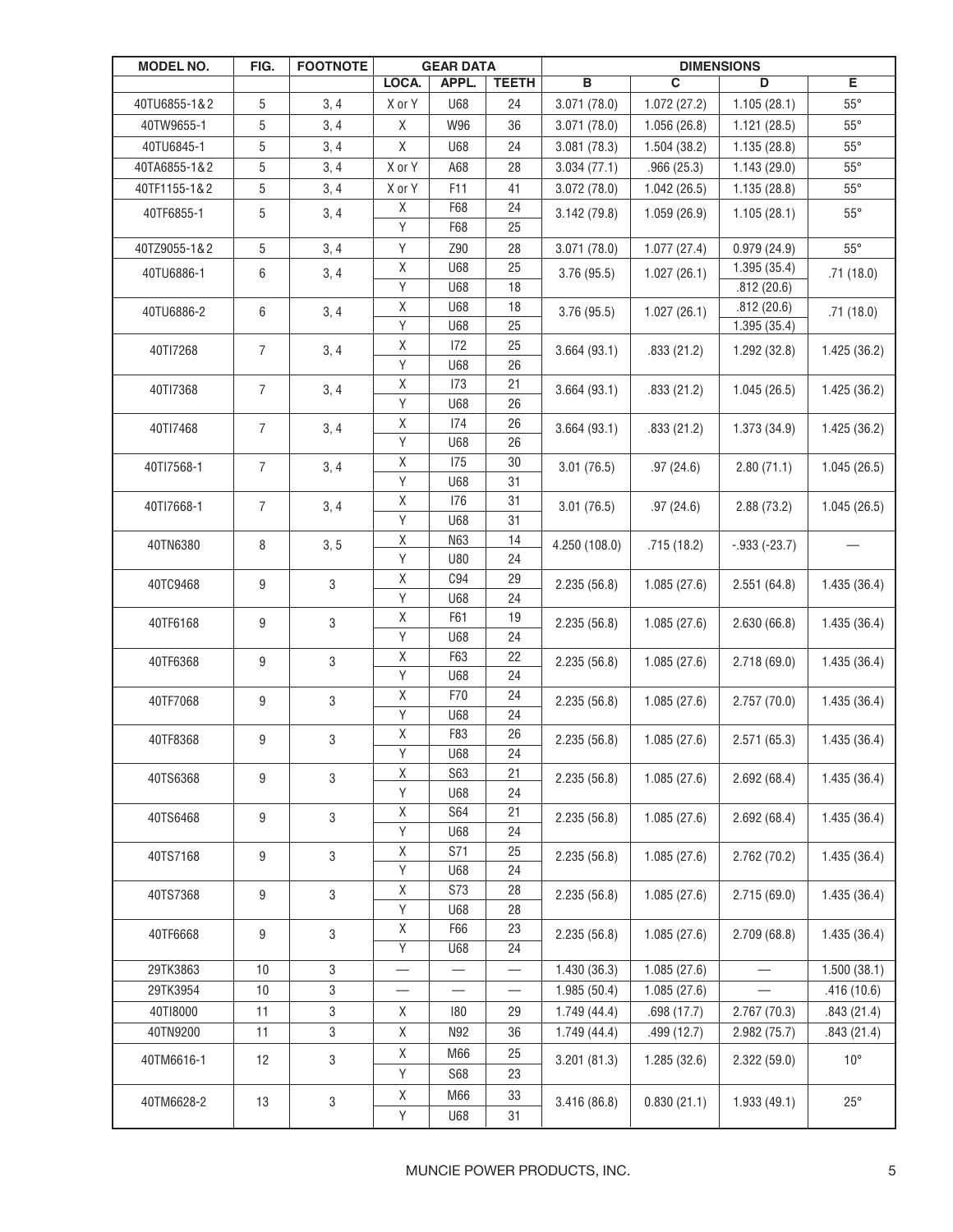# **ASSEMBLIES CONSIST OF ALL ITEMS LISTED**

| ADAPIER<br><b>GEAR ASS'Y</b> | ADAPIER<br><b>GEAR</b> | ADAPIER<br><b>BODY</b> | BEARING                    | BEARING<br><b>SPACER</b>               | idler<br><b>SHAFT</b> | IDLER SHAFI<br>PLUG      | <b>IHRUSI</b><br><b>WASHER</b> | PIN OR<br><b>SCREW</b>              | SIUD KII                 | GASKEI<br><b>PACK</b>        | SPACER<br>(a)           |
|------------------------------|------------------------|------------------------|----------------------------|----------------------------------------|-----------------------|--------------------------|--------------------------------|-------------------------------------|--------------------------|------------------------------|-------------------------|
| 40TA0346                     | 05T33588               | 41T34791               | (2)10T29709                | $\qquad \qquad -$                      | 09T33589              | $\overline{\phantom{0}}$ | (2)21T27221                    | 26T24766                            | $\overline{\phantom{0}}$ | 52MK1000                     |                         |
| 40TA0403                     | 05T33585               | 41T34625               | (2)10T29709                |                                        | 09T33589              |                          | (2)21T27221                    | 26T24766                            | $\overline{\phantom{0}}$ | 52MK1000                     |                         |
| 40TA0435                     | 05T33815               | 41T28476               | (2)10T31207                | 18T39368                               | 09T36897              | (2)12T36899              | (2)21T21760                    | 26T24874                            | 20MK0102                 | 52MK1000                     |                         |
| 40TA0541                     | 05T32736               | 41T34627               | (2)10T24335                |                                        | 09T36897              | (2)12T36899              | (2)21T21760                    | 26T24874                            | 20MK6600                 | 52MK1000                     |                         |
| 40TA0810                     | 05T32736               | 41T24754               | (2)10T24335                |                                        | 09T36897              | (2)12T36899              | (1)21T21760<br>$(1)$ 21T25986  | 26T24874                            | 20MK0102                 | 52MK1000                     |                         |
| 40TA6830-1&2 05T39980        |                        | 41T39989               | (2)10T35426<br>(2)10T35427 | 18T39335*<br>Through<br>18T39351*      | 09T39326              | (2)12T35577              |                                | 19T35609<br>(2)24T35458             | 20TK4714                 | 52TK4464                     | 23M60125SX              |
| 40TA6855-1                   | 05T39290               | 41T39293               | (2)10T35426<br>(2)10T35427 | 18T35428*<br>18T35429*<br>18T35430*    | 09T35576              | (2)12T35577              |                                | 19T35609<br>(2)24T35458             | 20TK4842                 | 52MK1000                     |                         |
| 40TA6855-2                   | 05T39290               | 41T41082               | (2)10T35426<br>(2)10T35428 | 18T39335*<br>Through<br>18T39351*      | 09T35576              | (2)12T35577              |                                | 19T35609<br>(2)24T35458             | 20TK4842                 | 52MK1000                     | 23M60165S               |
| 40TC9468                     | 05T37121               | 41T35415               | (2)10T35426<br>(2)10T35427 | 18T35428*<br>18T35429*<br>18T35430*    | 09T35424              |                          |                                | 19T35443<br>(2)24T35458             | 20MK6610                 | 52TK4494                     |                         |
| 40TF1155-1                   | 05T36108               | 41T35579               | (2)10T35426<br>(2)10T35427 | 18T35428*<br>18T35429*<br>18T35430*    | 09T35576              | (2)12T35577              |                                | 19T35609<br>(2)24T35458             | 20MK0108                 | 52MK1000                     |                         |
| 40TF6168                     | 05T37026               | 41T35415               | (2)10T35426<br>(2)10T35427 | 18T35428*<br>18T35429*<br>18T35430*    | 09T35424              |                          |                                | 19T35443<br>(2)24T35458             | 20MK6615                 | 52TK4494                     |                         |
| 40TF6368                     | 05T37011               | 41T35415               | (2)10T35426<br>(2)10T35427 | 18T35428*<br>18T35429*<br>18T35430*    | 09T35424              |                          |                                | 19T35443<br>(2)24T35458             | 20MK6617                 | 52TK4494                     |                         |
| 40TF6668                     | 05T38704               | 41T35415               | (2)10T35426<br>(2)10T35427 | 18T35428*<br>18T35429*<br>18T35430*    | 09T35424              |                          |                                | 19T35443<br>(2)24T35458             | 20MK6616                 | 52TK4464                     | 23M61500X<br>23M60140SX |
| 40TF6855-1&2 05T39850        |                        | 41T39993               | (2)10T35426<br>(2)10T35427 | 18T39335*<br>Through<br>18T39531*      | 09T39326              | (2)12T35577              |                                | 19T35609<br>(2)24T35458             | 20MK0108                 | 52TK4710                     |                         |
| 40TF7068                     | 05T40298               | 41T35415               | (2)10T35426<br>(2)10T35427 | (2)18T35428*<br>18T35429*<br>18T35430* | 09T35424              |                          |                                | 19T35443<br>(2)24T35458             | 20TK4866                 | 52TK4464                     | 23M62000X<br>23M60140SX |
| 40TF8368                     | 05T35425               | 41T35415               | (2)10T35426<br>(2)10T35427 | 18T35428*<br>18T35429*<br>18T35430*    | 09T35424              |                          |                                | 19T35443<br>(2)24T35458             | 20MKM106                 | 52MK1000                     |                         |
| 40TF8430-1&2 05T39443        |                        | 41T39445               | (2)10T35426<br>(2)10T35427 | 18T39335*<br>Through<br>18T39531*      | 09T39326              | (2)12T35577              |                                | 19T35609<br>(2)24T35458<br>26T37992 | 20TK4617                 | See Stud Kit<br>Instructions |                         |
| 40TF8500                     | 05T35368               | 41T35367               | (2)10T35369<br>(2)10T35370 | 18T35373*<br>18T35374*<br>18T35375*    | —                     |                          | 21T35371                       | 19T35372                            | 20MK6605                 | 52MK1000                     |                         |
| 40TG7368-1&2 05T35020        |                        | 41T28476               | (2)10T31207                | 18T39368                               | 09T36897              | (2)12T36899              | (2)21T21760                    | 26T24874                            | 20MK0102                 | 52MK1000                     |                         |
| 40TI7268                     | 05T35010               | 41T35016               | (2)10T29709                | 18T35013                               | 09T36898              | (2)12T36900              | (2)21T35014                    | 26T24874                            | 20MKM200                 | 52MK1008                     |                         |
| 40TI7368                     | 05T35011               | 41T35016               | (2)10T29709                | 18T35013                               | 09T36898              | (2)12T36900              | (2)21T35014                    | 26T24874                            | 20MKM200                 | 52MK1008                     |                         |
| 40TI7468                     | 05T35638               | 41T35016               | (2)10T29709                | 18T35013                               | 09T36898              | (2)12T36900              | (2)21T35014                    | 26T24874                            | 20MKM200                 | 52MK1008                     |                         |
| 40Tl7568-1                   | 05T36149               | 41T36148               | (2)10T35776                | 18T35781*<br>18T35782*<br>18T35783*    | 09T36168              |                          |                                | 19T36082                            | 20MKM200                 | 52MK1008                     |                         |
| 40TI7668-1                   | 05T36150               | 41T36148               | (2)10T35776                | 18T35781*<br>18T35782*<br>18T35783*    | 09T36168              |                          |                                | 19T36082                            | 20MKM200                 | 52MK1008                     |                         |
| 40TI8000                     | 05T35191               | 41T35188               | 10T33290**                 |                                        | 09T35193              | 15T35192                 | $\overline{\phantom{0}}$       | (3)19T37084                         | 20MKM100                 | 52MK1006                     |                         |
| 40TI8410-1&2                 | 05T37327               | 41T37093               | (2)10T35776                | 18T35781*<br>18T35782*<br>18T35783*    | 09T37323              | (2)12T36899              | $\qquad \qquad -$              | 19T34789                            | 20TK4074                 | 52TK4464                     | (2)<br>23M60032SX       |
| 40TM6500                     | 05T94231#              | 41T94228               | 10T33290**                 |                                        | 09T94232              | 15T33271                 |                                | (3)19T33296<br>(1)28T21513          | 52TK4464                 | 23M60062SX                   |                         |
| 40TM6568-1&2 05T37007        |                        | 41T28476               | (2)10T31207                | 18T39368                               | 09T36897              | (2)12T36899              | (2)21T21760                    | 26T24874                            | 20MK0102                 | 52MK1000                     |                         |
| 40TM6616-1                   | 05T36809               | 41T36810               | (2)10T35776                | 18T35781*<br>Through<br>18T38731*      | 09T36840              |                          |                                | 19T36846                            | 20MK6603                 | 52TK4464                     | 23M60165SX              |
| 40TM6628-2                   | 05T36844               | 41T36841               | (2)10T35776                | 18T35781*<br>Through<br>18T38731*      | 09T36845              | (2)12T35774              | $\overline{\phantom{m}}$       | 19T34789                            | 20MK8801                 | 52MK1004                     |                         |
| 40TN6380                     | 05T35171               | 41T35106               | (2)10T29709                | $\overline{\phantom{m}}$               | 09T37001              | (2)12T36900              | (2)21T27221                    | 26T24874                            | 20TK4468                 | 52MK1007                     |                         |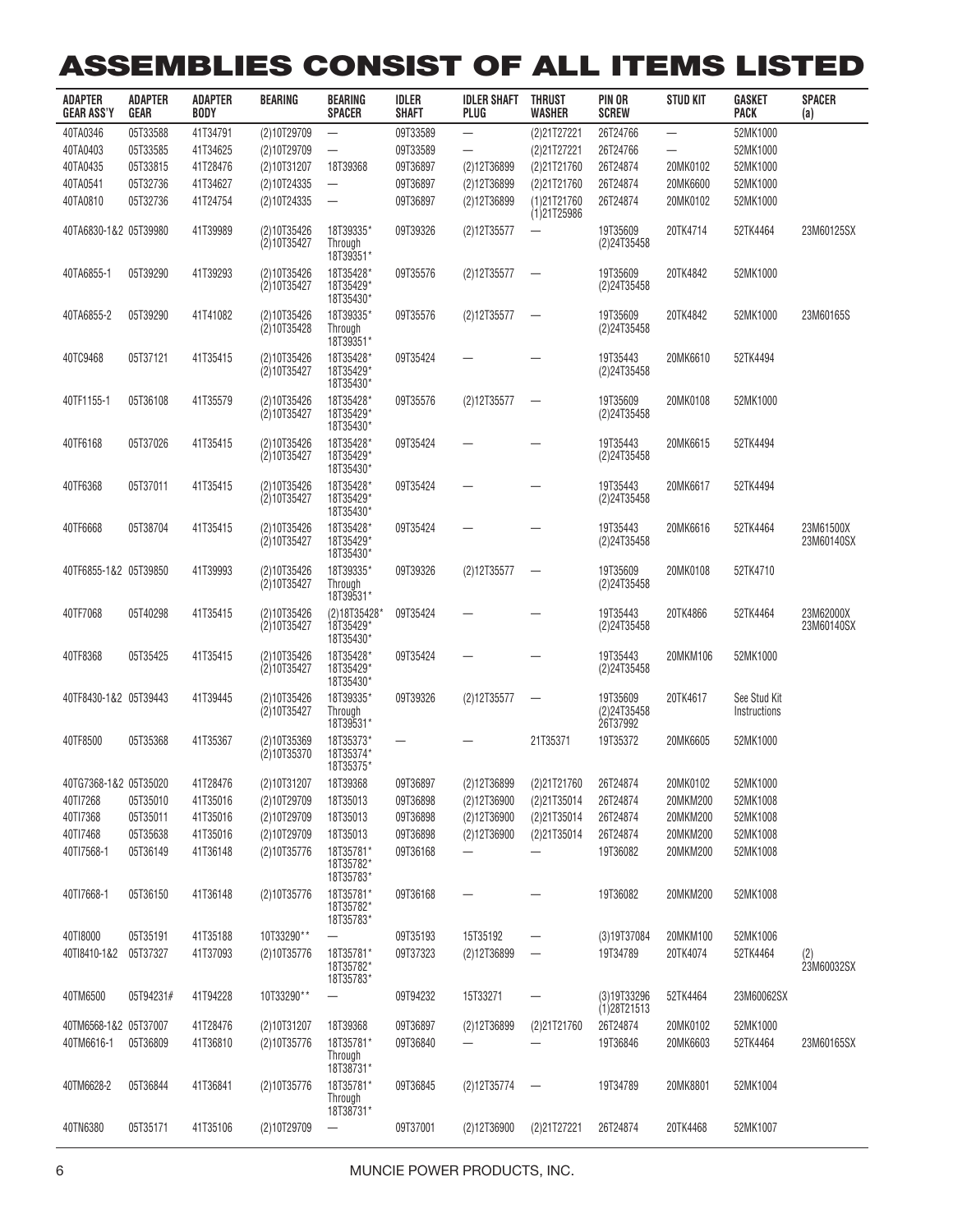### **ASSEMBLIES CONSIST OF ALL ITEMS LISTED**

| <b>ADAPTER</b><br><b>GEAR ASS'Y</b> | <b>ADAPTER</b><br>GEAR   | <b>ADAPTER</b><br><b>BODY</b> | BEARING                    | <b>BEARING</b><br><b>SPACER</b>                  | <b>IDLER</b><br><b>SHAFT</b> | <b>IDLER SHAFT</b><br><b>PLUG</b> | <b>THRUST</b><br><b>WASHER</b> | PIN OR<br><b>SCREW</b>        | <b>STUD KIT</b>         | GASKET<br><b>PACK</b> | <b>SPACER</b><br>(a)    |
|-------------------------------------|--------------------------|-------------------------------|----------------------------|--------------------------------------------------|------------------------------|-----------------------------------|--------------------------------|-------------------------------|-------------------------|-----------------------|-------------------------|
| 40TN7910-1&2                        | 05T37023                 | 41T37093                      | (2)10T35776                | 18T35781*<br>Through<br>18T38731*                | 09T37323                     | (2)12T36899                       | $\overline{\phantom{0}}$       | 19T34789                      | 20MK0102                | 52MK1000              |                         |
| 40TN9200                            | 05T36589                 | 41T35188                      | 10T33290**                 | $\overline{\phantom{0}}$                         | 09T35193                     | 15T35192                          | $\overline{\phantom{0}}$       | (3)19T37084                   | 20MKM100                | 52MK1006              |                         |
| 40TS6368                            | 05T38185                 | 41T35415                      | (2)10T35426<br>(2)10T35427 | 18T35428*<br>18T35429*<br>18T35430*              | 09T35424                     |                                   |                                | 19T35443<br>(2)24T35458       | 20MK6616                | 52TK4464              | 23M61500X<br>23M60140SX |
| 40TS6468                            | 05T38237                 | 41T35415                      | (2)10T35426<br>(2)10T35427 | 18T35428*<br>18T35429*<br>18T35430*              | 09T35424                     |                                   |                                | 19T35443<br>(2)24T35458       | 20MK6617                | 52TK4464              | 23M61500X<br>23M60200SX |
| 40TS7168                            | 05T37745                 | 41T35415                      | (2)10T35426<br>(2)10T35427 | 18T35428*<br>18T35429*<br>18T35430*              | 09T35424                     |                                   |                                | 19T35443<br>(2)24T35458       | 20MK6613                | 52TK4464              | 23M61000X<br>23M60350X  |
| 40TS7368                            | 05T37917                 | 41T35415                      | (2)10T35426<br>(2)10T35427 | 18T35428*<br>18T35429*<br>18T35430*              | 09T35424                     |                                   |                                | 19T35443<br>(2)24T35458       | 20MK6613                | 52TK4464              | 23M61000X<br>23M60350X  |
| 40TU5700                            | 05T94230#                | 41T94228                      | 10T33290**                 | $\overline{\phantom{0}}$                         | 09T94232                     | 15T33271                          | $\overline{\phantom{0}}$       | (3)19T33296<br>$(1)$ 28T21513 |                         | 52TK4464              | 23M60062SX              |
| 40TU6800                            | 05T94229#                | 41T94228                      | 10T33290**                 | $\overline{\phantom{0}}$                         | 09T94232                     | 15T33271                          |                                | (3)19T33296<br>(1)28T21513    |                         | 52TK4464              |                         |
| 40TU6810-1&2                        | 05T35100                 | 41T28476                      | (2)10T31207                | 18T39368                                         | 09T36897                     | (2)12T36899                       | (2)21T21760                    | 26T24874                      | 20MK0102                | 52MK1000              |                         |
| 40TU6845-1                          | 05T36109                 | 41T40288                      | (2)10T35426<br>(2)10T35428 | 18T39335*<br>Through<br>18T39351*                | 09T35576                     | (2)12T35577                       | $\overline{\phantom{0}}$       | 19T35609<br>(2)24T35458       | 20MK0109                | 52MK1001              |                         |
| 40TU6855-1                          | 05T35575                 | 41T35579                      | (2)10T35426<br>(2)10T35427 | 18T35428*<br>18T35429*<br>18T35430*              | 09T35576                     | (2)12T35577                       |                                | 19T35609<br>(2)24T35458       | 20MK0108                | 52MK1000              |                         |
| 40TU6855-2                          | 05T35575                 | 41T35960                      | (2)10T35426<br>(2)10T35427 | 18T35428*<br>18T35429*<br>18T35430*              | 09T35576                     | (2)12T35577                       |                                | 19T35609<br>(2)24T35458       | 20MK0108                | 52MK1000              |                         |
| 40TU6886-1&2                        | 05T36070                 | 41T36069                      | (2)10T35776                | 18T35781*<br>Through<br>18T38731*                | 09T36071                     | (2)12T35774                       |                                | 19T36082                      | 20MK8808                | 52MK1004              |                         |
| 40TW9655-1                          | 05T36821                 | 41T35579                      | (2)10T35426<br>(2)10T35427 | 18T35428*<br>18T35429*<br>18T35430*<br>18T36822* | 09T35576                     | (2)12T35577                       |                                | 19T35609<br>(2)24T35458       | 20MK0108                | 52MK1000              |                         |
| 40TZ1068-1&2                        | 05T36422                 | 41T28476                      | (2)10T31207                | 18T39368                                         | 09T36897                     | (2)12T36899                       | (2)21T21760                    | 26T24874                      | 20MK0102                | 52MK1000              |                         |
| 40TZ9055-1                          | 05T39489                 | 41T35579                      | (2)10T35426<br>(2)10T35427 | 18T35428*<br>18T35429*<br>18T35430*              | 09T35576                     | (2)12T35577                       |                                | 19T35609<br>(2)24T35458       | 20MK0108                | 52MK1000              |                         |
| 40TZ9055-2                          | 05T39489                 | 41T35960                      | (2)10T35426<br>(2)10T35427 | 18T35428*<br>18T35429*<br>18T35430*              | 09T35576                     | (2)12T35577                       |                                | 19T35609<br>(2)24T35458       | 20MK0108                | 52MK1000              |                         |
| 40TZ9210-1&2                        | 05T37762                 | 41T37093                      | (2)10T35776                | 18T35781*<br>18T35782*<br>18T35783*              | 09T37323                     | (2)12T36899                       |                                | 19T34789                      | 20MK0102                | 52MK1000              |                         |
| 40TZ9968-1&2                        | 05T35714                 | 41T28476                      | (2)10T31207                | 18T39368                                         | 09T36897                     | (2)12T36899                       | (2)21T21760                    | 26T24874                      |                         |                       |                         |
| 29TK3863                            | $\overline{\phantom{0}}$ | 29T35732                      | $\overline{\phantom{0}}$   | L.                                               |                              |                                   |                                |                               | 20MKM111                | (2)13T35745           |                         |
| 29TK3954                            | ▃                        | 41T37217                      |                            |                                                  |                              |                                   |                                |                               | (6)19T37727 (2)13T37218 |                       |                         |

\* Shim – Usage as required. \*\* Includes: (2) bearings, (1) inner spacer, (2) races, (1) outer spacer. # Requires purchase of bearing when serviced. (a) Spacer is included with adapter.



### **ADAPTER PLATES AND ASSEMBLIES**

ADAPTER PLATES are used to convert an S.A.E. 8-Bolt aperture to an S.A.E. 6-Bolt aperture.

#### **STUD KIT AND GASKET PACK LIST**

| <b>KIT</b><br><b>PLATE</b> |               |                    | <b>STUD KIT</b> |             |  |  |  |  |
|----------------------------|---------------|--------------------|-----------------|-------------|--|--|--|--|
|                            | Qtv.<br>Item  | Description        | Item<br>Qtv.    | Description |  |  |  |  |
|                            | 52MK1004      |                    |                 |             |  |  |  |  |
| 29M80248                   | 13M35151<br>2 | .010 Gasket        | 8<br>19M44112   | Capscrew    |  |  |  |  |
|                            | 13M35152<br>2 | .020 Gasket        | 21ML4375<br>8   | Lock Washer |  |  |  |  |
|                            | 52MK1004      |                    |                 |             |  |  |  |  |
| 29M80375                   | 13M35151<br>2 | .010 Gasket        | 19M44138<br>8   | Capscrew    |  |  |  |  |
|                            | 2<br>13M35152 | .020 Gasket        | 8<br>21ML4375   | Lock Washer |  |  |  |  |
|                            | 52MK1004      |                    |                 |             |  |  |  |  |
| 29M80460                   | 13M35151<br>2 | .010 Gasket        | 8<br>19M44138   | Capscrew    |  |  |  |  |
|                            | ◠<br>13M35152 | .020 Gasket        | 8<br>21ML4375   | Lock Washer |  |  |  |  |
|                            |               | <b>GASKET PACK</b> |                 |             |  |  |  |  |

MUNCIE POWER PRODUCTS, INC. **7**